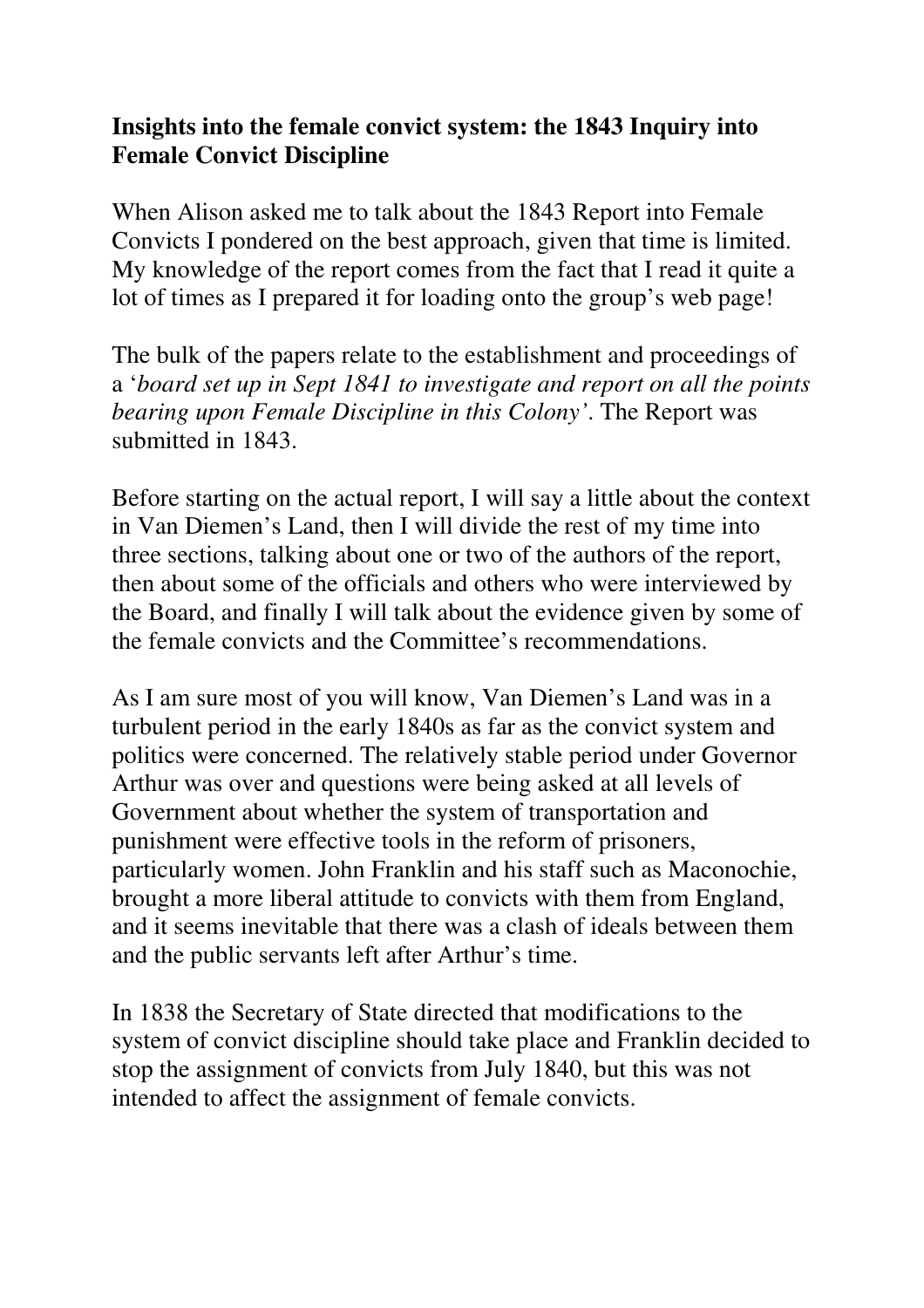With Transportation to New South Wales ending in 1840, pressure was building in Tasmania with increasing numbers of convicts arriving. The rise in numbers was felt in places such as the Female Factory which was already overcrowded. In December 1841, out of 2785 female convicts in Tasmania, roughly a quarter were held in various institutions, and more than half of these were in Hobart. There was a constant change of individuals in the Female Factory, the report says. 576 females 'have been received, and 514... discharged' during 1842. So it was not just a question of the total number of female convicts, there was an increasing workload in handling them.

So what does the Report tell us.

The main voices at a political level that come through from this report are that of Adam Turnbull, and Josiah Spode. John Montagu, and John Franklin are there too, but are less significant in this story.

Turnbull had arrived in Tasmania in 1825 and settled in Campbell Town. He entered the Colonial Medical Service, and was appointed assistant surgeon but also held many temporary positions in the public service and later, seemingly, wrote many of Franklin's dispatches. While not explicitly stated, it seems likely that as Chairman he was largely responsible for the work of the Board and completion of the Report.

Josiah Spode had been in Tasmania since 1821, arriving with a land grant but aspiring to colonial service. Between 1831 and 1839 he was the principal superintendent of Convicts, then became a member of the Legislative Council for two years – during which time he opposed the liberal views of Maconochie. In 1841 he was re-appointed to his previous position in charge of convicts, which he held until the office was abolished in 1844. If Turnbull was the author, Spode was the voice that you hear most clearly when reading the report, chiefly because he was one of those interviewed by the Committee, so you get his responses to direct questions.

I do not really have time to talk about Montagu or Franklin.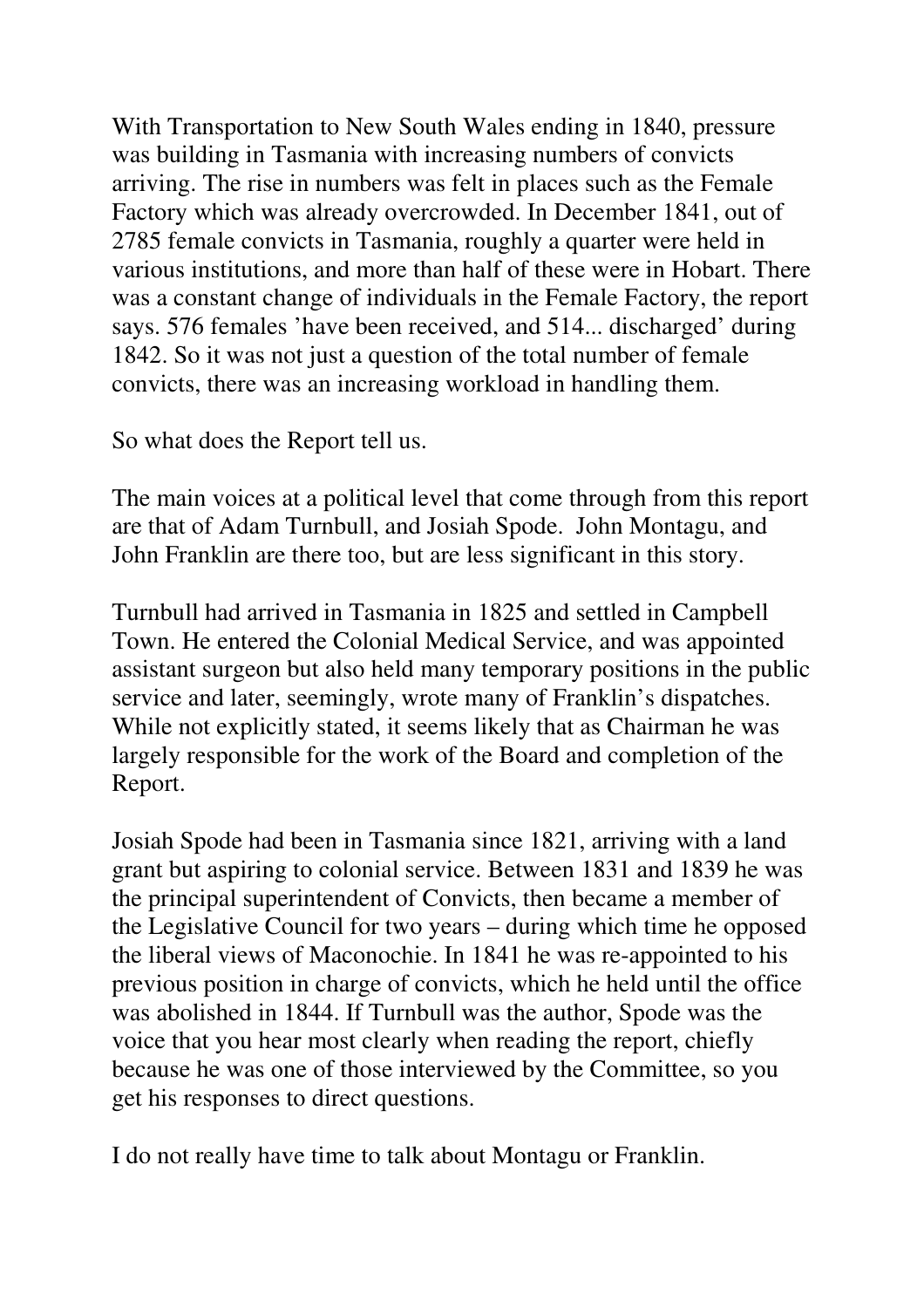Next, a sample of those who gave evidence to the Board. The most important of these were the Superintendent of the Female Factory in Hobart, John Hutchinson and his wife, who was the matron, together with the equivalent superintendent in Launceston - Robert Pearson. Then among others, I have chosen the Police Magistrate Mr Price, and Mr Goodwin, shoe-maker and previous employer of assigned servants. All those interviewed had a lot to say on the topic of the life and habits of the female convicts at the time.

The evidence of the two superintendents gives a good idea of the organisation and daily routine of the convicts, as well as of their own jobs in the institutions.

They describe how the convicts rise at 6.0am, then have Chapel, clean the rooms and bring in the wood before breakfast at 7.45. Then follows the work assigned to the women from  $8.0 - 1.0$ , dinner for an hour and a half, and more work from 2.30 to 5.0.

The Superintendent's duties were the assignment of convicts, serving out rations and visiting the different parts of the building, as well as dealing with the convict's work. John Hutchinson said that there was only enough work to keep the women occupied for about half the time. For example "*There is insufficient work in the wash-house, except when a convict ship arrives*". And When we had only about 260 women, the present looms kept the women very well employed.

There is a description of the various classes into which the women were divided during their progress through the system. The details of the rations in the various classes are also given.

When a convict ship arrived, the women sent direct to the Factory were either those not assigned because no-one picked them or they were infirm or diseased, or those assigned in the interior. Initially the new arrivals were kept separate from older inmates.

John described the effect of being in the factory - at first the women were depressed but '*continuance in one of the wards generally finished a woman's education in vice and takes away her sense of shame'*...*'which was only to be revived when she is sentenced to the cells*'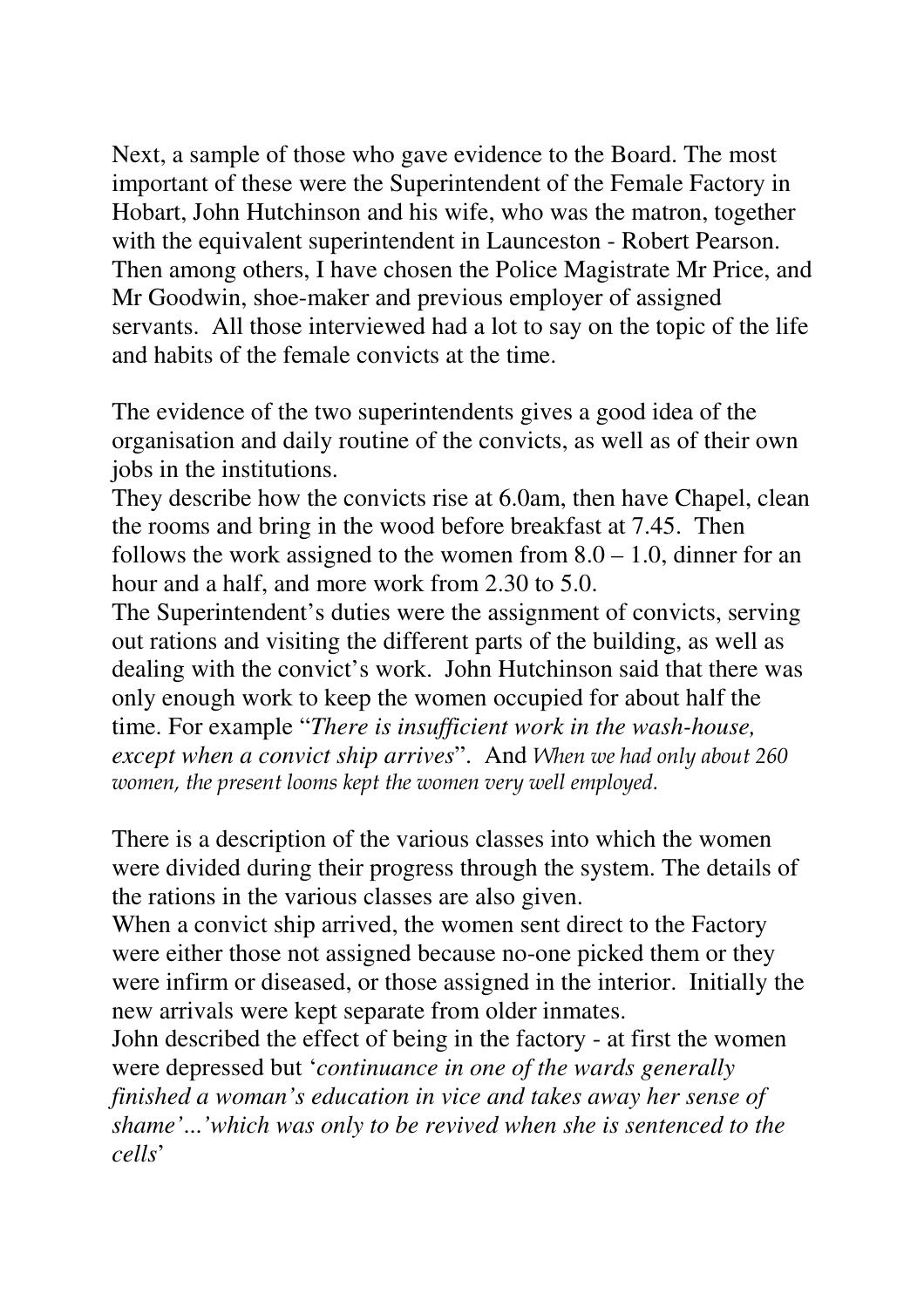John was in favour of assignment as the women had '*a good example & regular employment*', though in some places '*severe treatment, neglect of food & clothing and the children being allowed to abuse them'* meant the placements were not satisfactory*.* 

In his mind *all the 'evils' of the system have been made worse by the increase in the number of inmates*. Overcrowding and lack of work in particular were his major concerns.

Mrs Hutchinson, the matron, said those confined to the Factory deteriorated more than those on assignment, as a result of so many congregating together and the bad characters ridiculing those who are better 'disposed'.

Police Magistrate, Mr Price, made one interesting comment. He said he would prefer a Ticket Of Leave woman in preference to a free female servant as '*good servants'* were often transported, but few free good servants come. His view of the Female Factory was that "To the ill behaved it is not a place of punishment: the labour is not sufficient; they have not the means of enforcing regularity or keeping up a degree of discipline which makes confinement irksome; but I believe it to be a punishment to the well conducted on their first entering the House of Correction, from the conduct  $\varepsilon$  conversation of the women with whom they are compelled to associate."

Mr Goodwin, shoe-maker of Hobart gave evidence. He said he no longer applied for assigned servants 'in consequence of their bad conduct'. He said 'they say that they preferred being in the Factory to be being in assigned service. They said that they could get anything they wanted in the Factory, which they were debarred in service, rum, gin, brandy, eggs, tea & sugar etc. These items were available from the Turnkeys. The old hands are not afraid of the Factory.

These then are some examples of those dealing with the female convicts and they provide insights into the conditions prevailing at the time.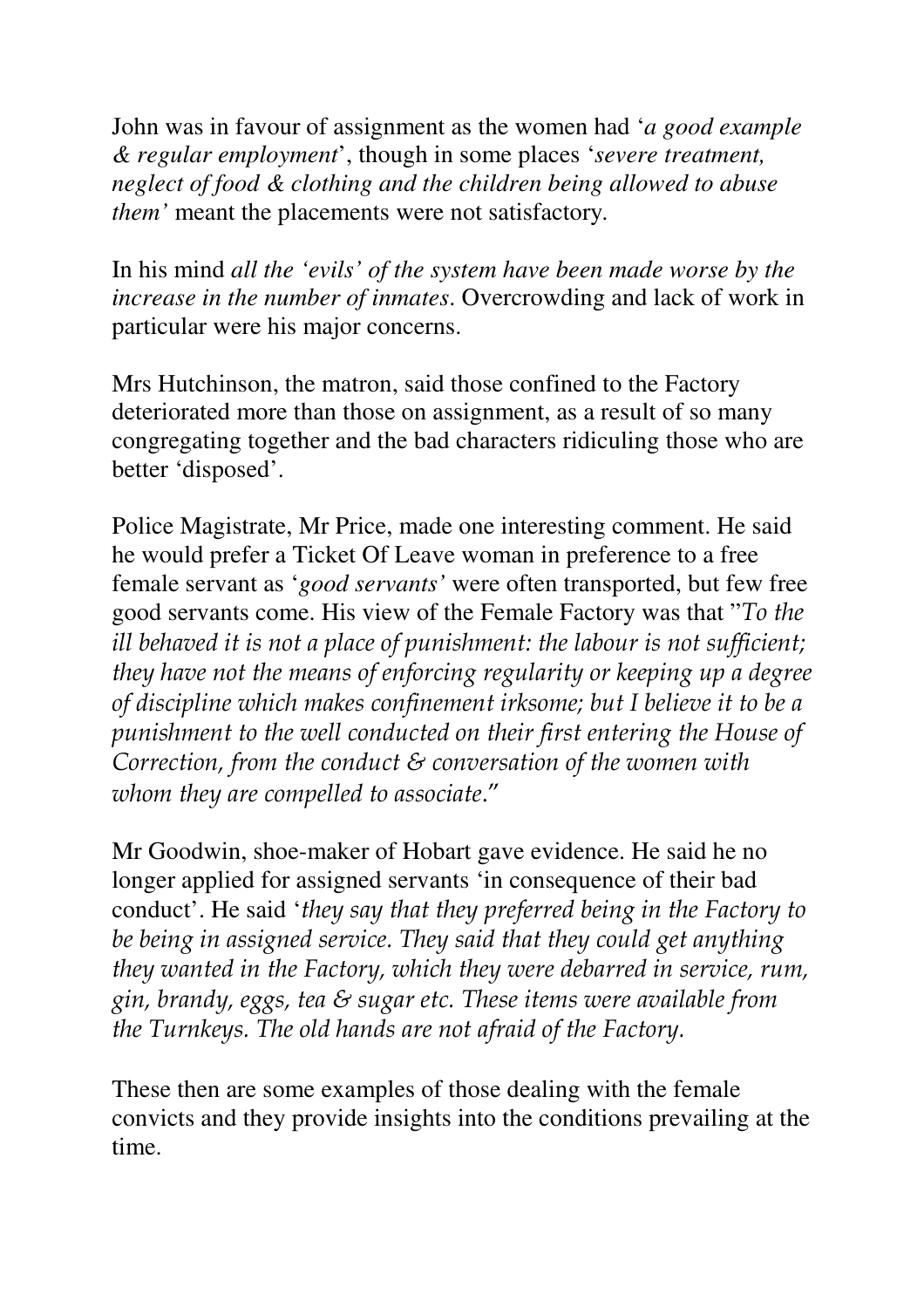The testimony of the convict women provides the other side of the story, though clearly these are a small sample as I don't have time to cover them all. One woman, Grace Heinbury, aged 26 when she arrived on the Atwick in 1837, was transported for stealing cheese, butter. She told of her numerous assignments and described the conditions in several of them where she had been ill-treated and abused. Reading her story, it is easy to feel real sympathy for her plight. She also talked of being able to pay for many extras in the Factory – '*those who have money can always get enough to eat whilst the others are hungry'. S*he seems to have been happy to traffic in all sorts of contraband in the Factory– for example tobacco, tea, sugar and meat, so she was clearly no angel. She reported that inappropriate sexual behaviour in the Factory was common but those practicing it were despised by the other women. She also reported that only the Wash House Yard was hard work. Her view was that '*The Factory is no punishment if a woman has money'.* 

There is an account from a 'free citizen' Mary Kirk who was sentenced to 2 years in the Female Factory for a crime committed here. Once inside she was appointed a nurse/midwife and then a Turnkey. Many of the women do not care about being in the factory.... There are some who remain out for a few days for the purpose of making arrangements to get supplies & then commit offences on purpose to get in again. Unnatural conduct is common among them and has increased much since I came in. I am a grand-mother and never in my life heard of such practices as are carried on in the building

Another convict, Bridget Monahan said: I think 7 days in the cells a severe punishment. All those confined in the cells are supposed to receive bread  $\mathcal E$  water only, but they get gruel. (which was smuggled in).., the best part of them prefer being in the factory to serving the settlers .... unless they can get to a place where they have plenty of liberty they would sooner be in the factory.

Mary Haigh who had stolen a silver watch, gave a description of the women known as the Flash mob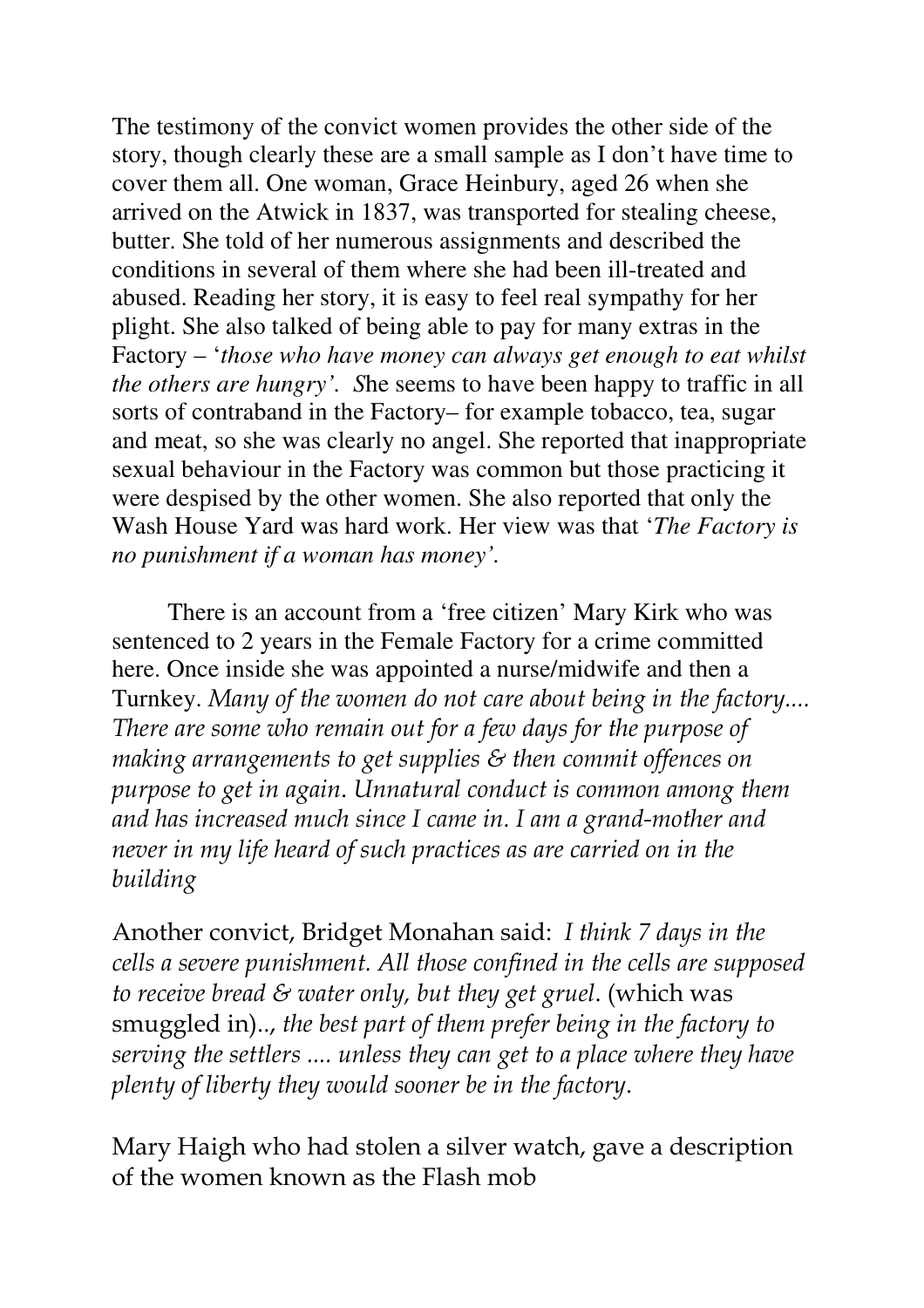In the Factory are found several women known by the name of the "Flash mob" who have always money, ... they are the greatest black guards in the building, the other women are afraid of them. They lead away the young girls by ill advice.

She said: Before I went there I had a bad opinion of it, I was afraid of being sent there but on becoming acquainted with it I did not look on it as a place of punishment.

The Factory is a great deal less severe than the English Gaols.

So what were the conclusions presented by the Board in 1843?

They were divided into two parts:

They reported firstly on the moral condition of the females in the factories and secondly on whether the Female Factories were themselves satisfactory, and whether assignment or other disciplinary measures were appropriate punishments.

The Committee had been distressed by the wickedness of the immoral behaviour, with several incidents reported, and detailed accounts of evidence given in cases brought against some of the women. They did not seem to offer any suggestions for improvement in this matter.

The Board reported on the staffing in the Factories - poor pay was a major problem, as was the use of convict Turnkeys or Overseers, who, they said, should be replaced by Free females– (something that would seem impossible to implement). They were also of the view that the women should be given more work to do – lack of work is '*one of the most prominent defects in the arrangements'* Within the Factory they recommended a Separate System to keep the groups small and lessen the 'contamination' between old hands and new arrivals. Each Penitentiary should really be '*a place of punishment'.*

All were agreed that a proper system of Assignment should be continued, and, as with marriage, was highly desirable for female convicts in preference to Probation. By putting the women all together in probation – *it will contaminate the ones who would never have*